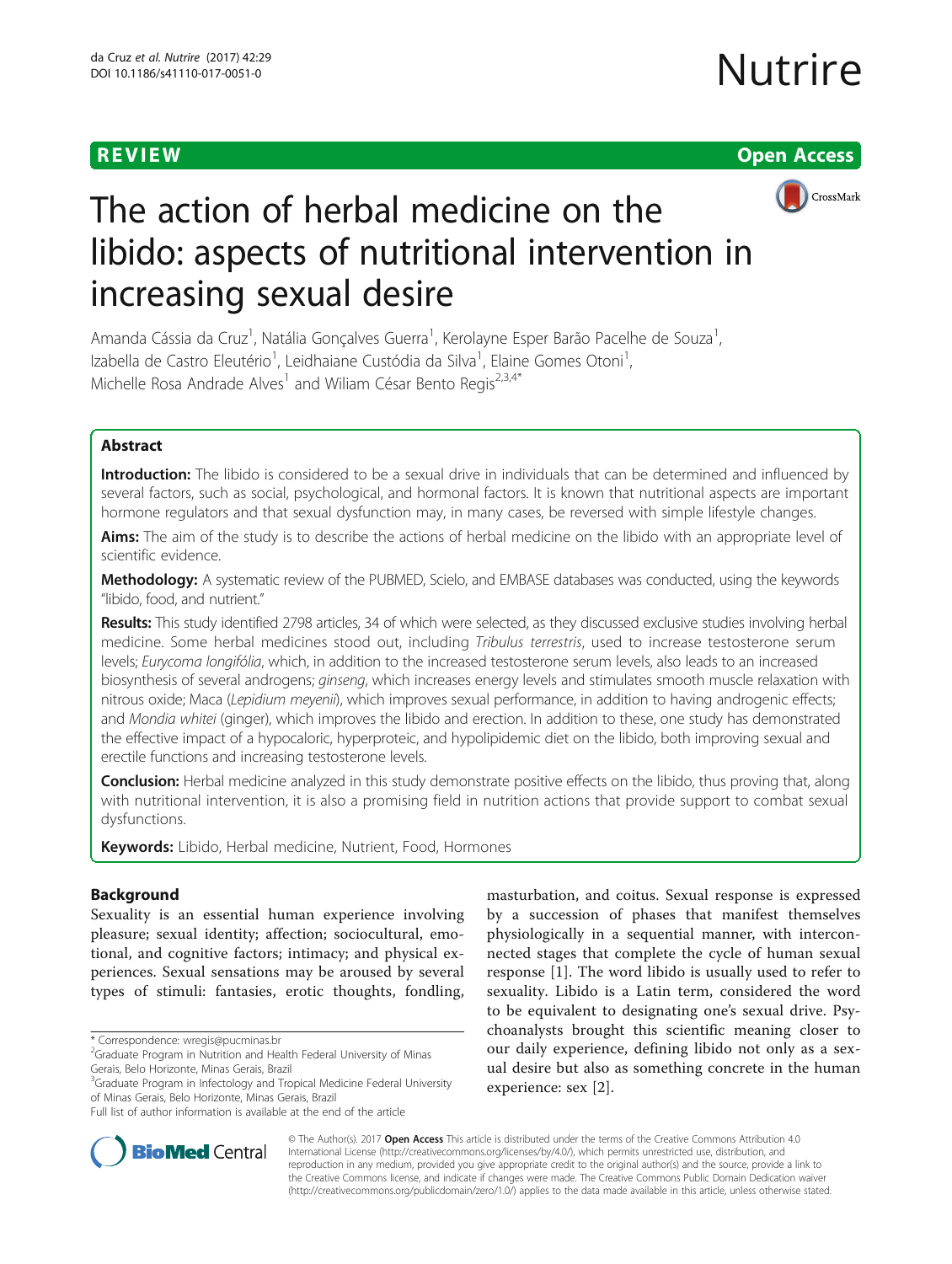As the knowledge about human sexuality advances, differences between specifically masculine and feminine characteristics of response to sexual stimuli become better identified [\[3](#page-6-0)]. These differences are associated with biopsychosocial factors, particularly, sexual hormones (estrogens vs. androgens), sexual education (repressing vs. permissive), and environment (controlling vs. stimulating). In this context, for sexual desire to settle in a positive manner within the individual, his/her health should be in good condition. Sexual health is not only limited to the absence of disease or dysfunction but also involves a permanent balance of different sides involved in the sexual act and a wide range of factors, including the physical, mental, and emotional characteristics, as well as social wellbeing in all sexual behaviors. This can also be described as the integration and coordination among mind, emotions, and body, which control the social aspect of life [\[4](#page-6-0)].

The physiology of human sexual response consists of four phases that take place in both genders and may display some distinct specificities among them. This begins with (1) excitement, which corresponds to vaginal lubrication for women and penile erection for men. This is characterized by two phenomena, vasocongestion (increased blood flow in organs and body areas) and myotonia (local or general muscular contractions); (2) plateau, which corresponds to continuous excitement; (3) orgasm, which corresponds to maximum excitement, with extensive vasocongestion and myotonia, and is perceived by the number of movements in the pelvic muscles, represented in males by ejaculation; and (4) resolution, the phase in which relaxation and the involution of phenomena take place, which is more "evident" in men [\[5](#page-6-0), [6](#page-6-0)]. Sexual desire would be the first phase of human sexual response, involving physiological modifications that take place after a positive sexual stimulus. This phase is associated with (1) central nervous system (CNS) areas, such as the limbic system, hypothalamus, and neocortex; (2) hormones, such as gonadotrophin releasing hormone (GnRH), follicle-stimulating hormone (FSH), luteinizing hormone (LH), testosterone, and estrogen; (3) neurotransmitters, such as serotonin, dopamine, norepinephrine, and oxytocin; and (4) sexual stimuli [[6](#page-6-0)]. Any disturbance resulting from the imbalance caused by a dissatisfaction can lead to sexual dysfunction [\[4](#page-6-0)].

The sexual response cycle may be negatively influenced by different factors. The etiology of sexual dysfunctions is multifactorial and may be related to (1) organic causes diseases such as diabetes, high blood pressure, atherosclerosis, obesity, neurological diseases, menopause, andropause, erectile dysfunction, cancer, endocrine alterations, surgical treatment, and use of drugs, and (2) psychological causes: individual factors (personality, low self-esteem, history, religious beliefs, depression, fatigue, anxiety, stress, fears, frustration); interpersonal factors (poor communication, low

confidence, fear of intimacy with others), and psychosocial factors (performance anxiety, sexual traumas, surreal response expectations, among others) [\[5\]](#page-6-0).

Sexuality and cognition share characteristics from the peripheral area of the afferent somatic nervous system, in such a way that the understanding of sexual mechanisms also requires a good knowledge of psychological/neuromodulation mechanisms [\[7](#page-6-0)]. Therefore, the study of sexual functions requires the knowledge of the co-existing mental activity, as the mental process largely influences sexual response. Studies have demonstrated that, in the relationship between brain control and sexual response, the limbic system plays a key role in initiating and conducting sexual behavior, triggering the cascade of neurovascular elements, including somatic and genital responses and appropriate behavior [\[8\]](#page-6-0). The limbic system modulates the perception of desire and excitement, as any physical damage and/or chemical may result in desire, excitement, and behavioral dysfunctions. Therefore, the physiology of sexual excitement involves activity in the autonomic nervous system, which may prevent or facilitate the response of peripheral sexual organs, which will aid in preparing the body for sexual activity [\[6\]](#page-6-0). Sexual stimulation is generated differently by men and women. For men, desire is focused mainly in the final goal, that is, sexual intercourse according to the need-reward mechanism [\[8\]](#page-6-0). Meanwhile, for women, sexual desire is characterized as being multifactorial and is strongly associated with emotional factors [\[9\]](#page-6-0). Cells communicate among themselves through a flow of molecules that consistently influence their behavior and activity. Two distinct classes of communicating molecules are recognized and classified according to their origin and destination: hormones and neurotransmitters. Hormones, many times, originate in endocrine glands, which reach the target cells through the blood stream, whereas neurotransmitters are usually generated locally and are bioactive in the synaptic fissure. Any interference in this communication may result in pathological conditions, given that the disorders may affect the brain field (sexual desire) and the body (excitement and erection) [\[10\]](#page-7-0). In the psychological/physiological plan, mental stimuli are present in the form of sensation and perception. Serotonin, dopamine, and norepinephrine are neuromodulators that intervene in mental and sexual mechanisms. Serotonin and norepinephrine intervene in the origin of mental sensations, while dopamine intervenes in the origin of perceptions. Sexual hormones and pheromones, by contrast, intervene in the origin of sexual excitement and the libido, as shown in Fig. [1](#page-2-0) [\[7\]](#page-6-0).

Hormones (androgens in men and estrogen in women) influence sexual behavior and response capabilities, which may act by means of central and peripheral mechanisms [[11](#page-7-0), [12](#page-7-0)]. Studies referring to neurotransmitters in the sexual response for both genders have demonstrated that they are released by autonomic nervous terminations,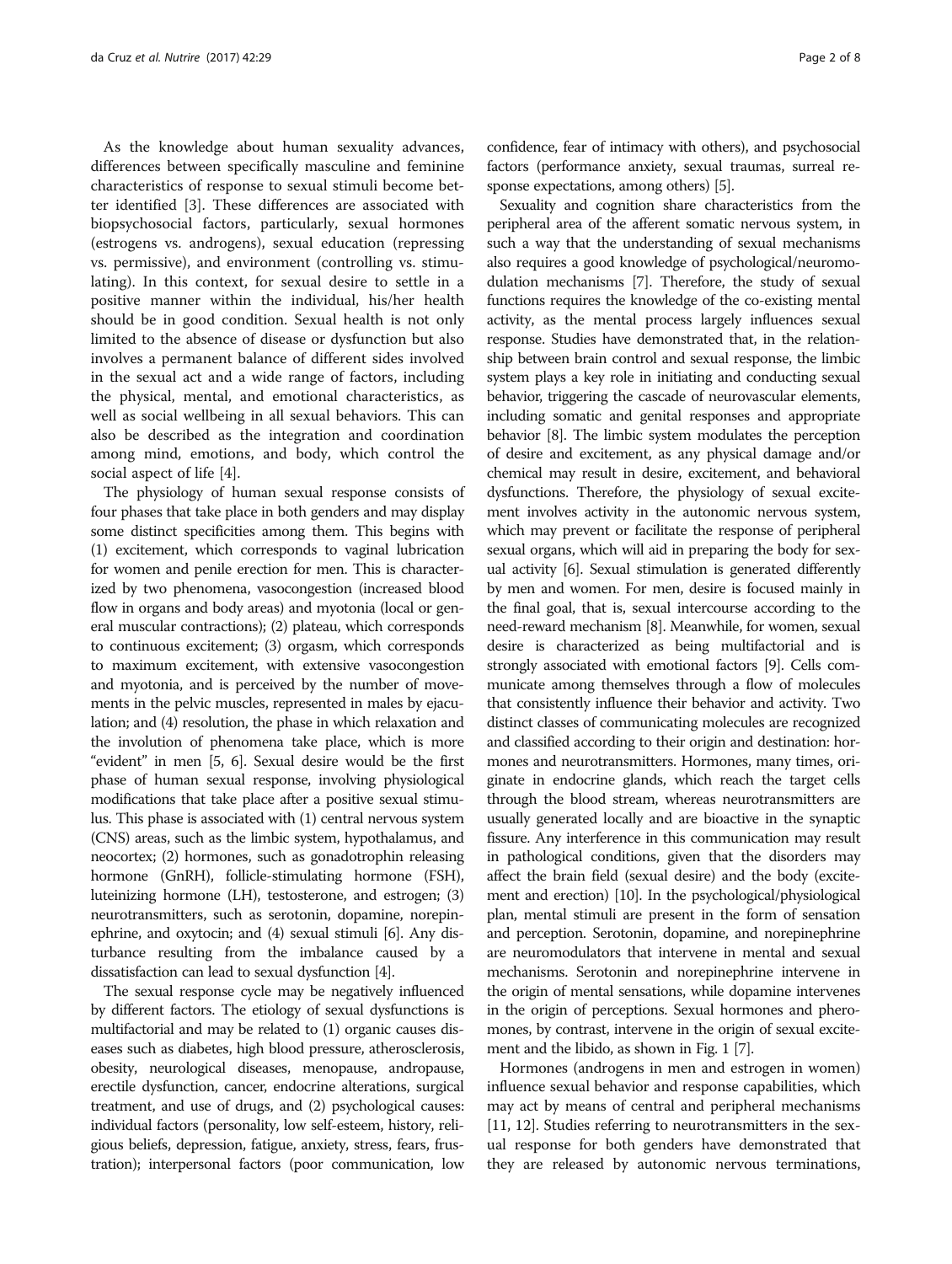

<span id="page-2-0"></span>

such as acetylcholine, dopamine, noradrenalin, melanocortin (VIP), and nitrous oxide (NO) [[8, 9](#page-6-0)]. Serotonin is a neurotransmitter synthesized based on tryptophan and is involved in mood regulation, as well as in the phenomena of anxiety and depression. In the limbic region, serotonin is involved in the control of pleasure and motivation. Increased serotonin in the central nervous system reduces overall sexual activity, as well as sexual desire, inhibiting orgasm [\[8](#page-6-0)]. General mechanisms are summarized in Fig. 2. Sexual behavior may be due to androgenic and gonadotropic activities, assigning to the components flavonoids and/or saponin present in plants, as they have been reported as capable of altering androgen levels [\[12](#page-7-0)].

Currently, for remission of the symptoms of sexual disorders and consequent decrease of libido, the main choice is medication. Drugs such as Flibanserin––a drug approved by the US Food and Drug Administration in August 2015 for the treatment of hypoactive sexual desire disorder [[13](#page-7-0)], according to studies, is being widely used to ameliorate the symptoms of these disorders [\[13](#page-7-0)–[16](#page-7-0)].

However, in spite of the high rate of people who choose to use drugs, in describing the physiological processes of the sexual response cycle, it is known that nutritional aspects are important in this process, as there are hormonal regulators that can, most times, reverse sexual dysfunctions with simple lifestyle changes. Therefore, eating appropriately and including specific nutrients may contribute to

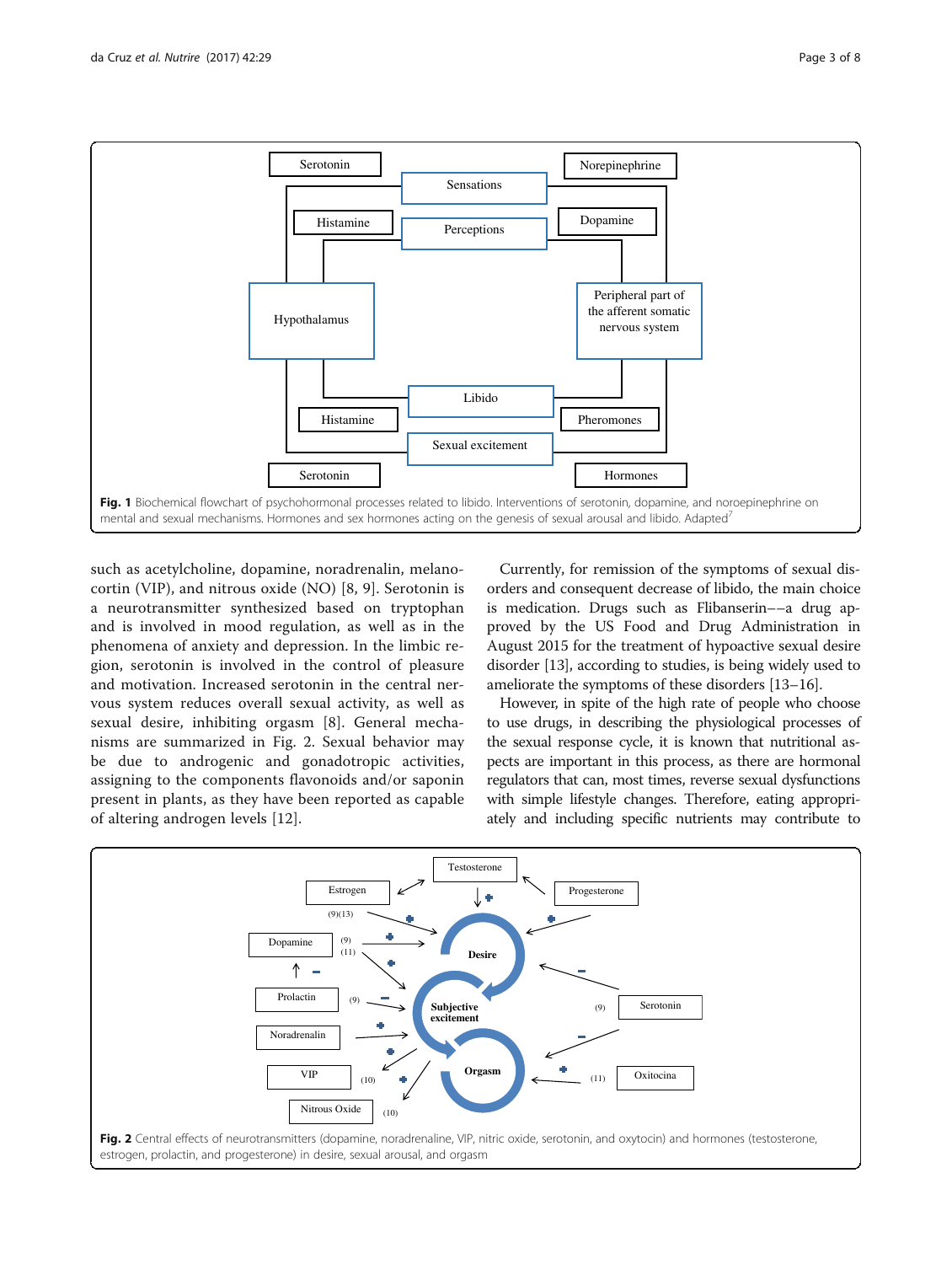improving one's quality of life, promoting sexual health. Herbal medicines may aid in this process, in turn promoting an increased libido. Thus, considering that nutrition has a significant impact on physiological processes and that sexual dysfunction can be reversed, the present article describes scientifically proven actions on the libido brought about by the use of herbal medicine and evaluates the use of nutritional interventions associated with herbal medicine treatment in patients with libido related complaints.

#### Methodology

A systematic review of the PUBMED, Scielo, and EMBASE databases was conducted, using the keywords "libido, food, and nutrient." The search identified 2.798 articles. The inclusion criteria included describing the use of some supplement, herbal medicine, or food that helped in improving the libido. By contrast, the exclusion criteria were hormone replacement therapy, surgical procedures, and therapy with drugs, that is, methods that are not within the nutrition professional's competency.

#### Results and discussion

After applying the inclusion and exclusion criteria, 91 articles were selected, based on their titles and abstracts. However, after analysis and discussion by the group, 19 of these articles met the previously mentioned exclusion criteria. Thus, 72 articles were selected to be read in their entirety. After having read all of the articles, 38 of these still met the exclusion criteria and were removed from this study. Therefore, 34 articles were used in the review and construction of this work, as shown in Fig. 3.

Herbal medicine has been identified for having an effect upon the hypothalamic-pituitary-testicular axis, thus increasing the libido. This occurs through the increase in the number of several hormone and serum testosterone



concentrations, which, in turn, stimulated the dopamine receptor, through mechanisms, such as vasodilation, the generation of nitrous oxide, increased androgen, and gonadotropin [\[12](#page-7-0)]. Several herbal medicines have been reported as capable of affecting penile erection through different mechanisms. Alkaloids, for instance, have demonstrated ergogenic properties, which lead to vasodilation in blood vessels, resulting in erection. Meanwhile, the saponin content acts to form nitrous oxide and may lead to the relaxation of the smooth muscle by means of Larginine/nitrous oxide [[12](#page-7-0)]. In addition, the presence of flavonoids in plant extracts implies its role played in the change of androgen levels (Fig. [4](#page-4-0)).

#### Herbal medicines

After reviewing studies that used different herbal medicines, those used more frequently and with positive results regarding the human libido were selected (Table [1](#page-5-0)).

#### Tribulus terrestris

This plant may be a safe alternative to improve the domains of sexual desire. Its probable action mechanism involves serum levels of free and bioavailable testosterone [[17\]](#page-7-0). A study performed with 96 women who underwent treatment with Tribullus terrestris for 4 weeks revealed increased testosterone levels, in addition to synergy with FSH-LH hormones, when compared with the placebo [\[18](#page-7-0)]. The plant also leads to increased testosterone levels in men [\[19](#page-7-0)]. A systematic review showed that T. terrestris acts on the androgen metabolism, helping protodioscin - saponin that acts on erectile dysfunction, when converted into dehydroepiandrosterone (DHEA) to convert into such a hormone inside the body, improving the sexual function and increasing the activity of the superoxide dismutase enzyme [\[20\]](#page-7-0).

#### Eurycoma longifólia

Belonging to the Simaroubaceae family, it is known locally as "Tongkat Ali", a small perennial arboreal tree commonly found in tropical forests in Southeast Asia. Phytochemical studies on this plant revealed the presence of several quassinoids, derived from squalene, biphenyl neolignans, and triterpenes. E. longifólia is capable of significantly increasing testosterone serum levels [\[20\]](#page-7-0). An experimental study lasting 12 weeks has identified that the plant improved the quality of sexual life [[21\]](#page-7-0).

#### Ginseng

Ginseng is traditionally used as a tonic to help the body deal with many types of stress. In addition, it is often used to improve energy levels and increase blood circulation [[22](#page-7-0)]. Use of ginseng has a relaxation effect that modulates the relation between nitrous oxide and the cavernous smooth muscle [[23\]](#page-7-0). In this reaction, nitrous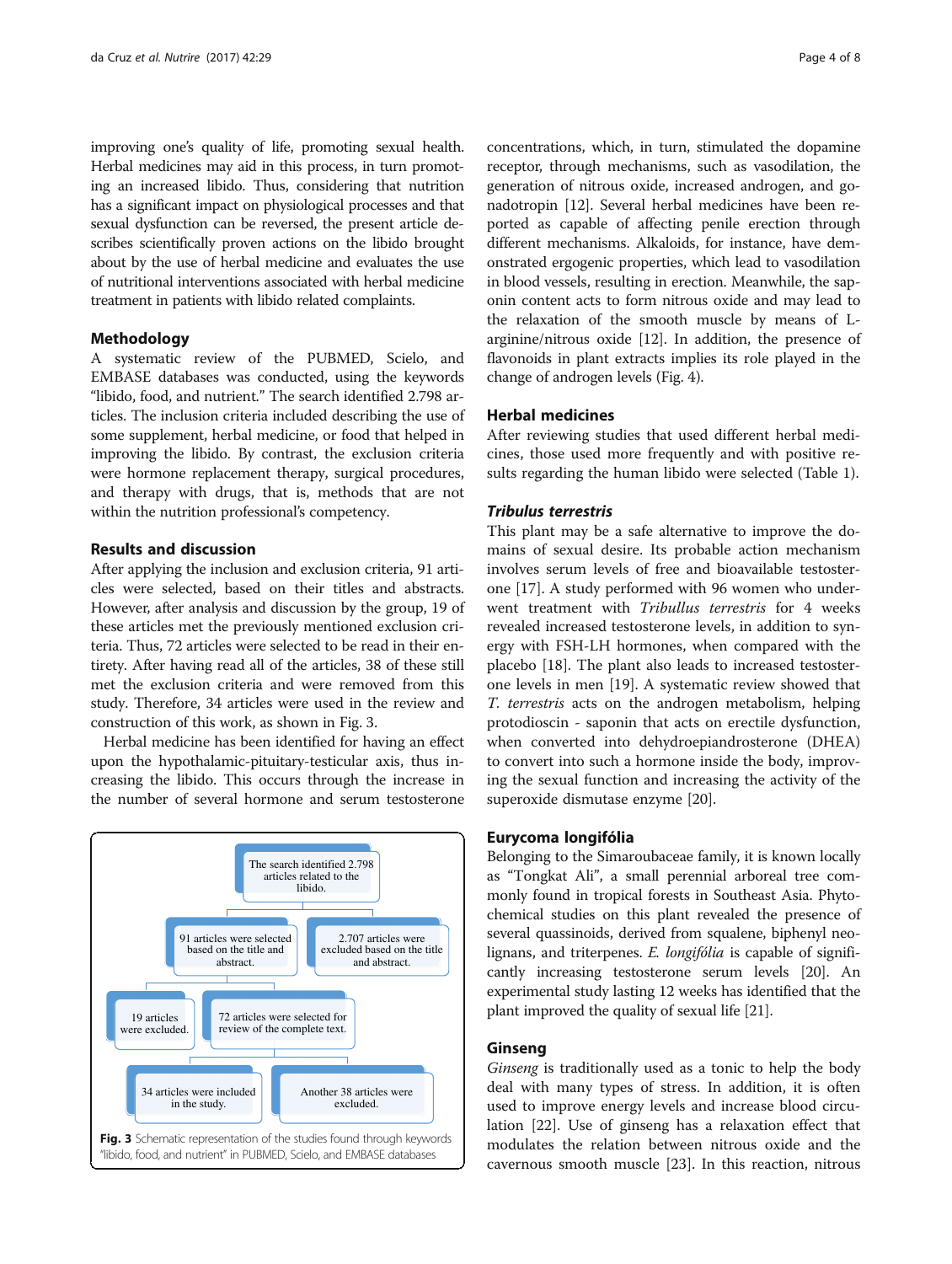<span id="page-4-0"></span>

oxide is released through the vasomolecular endothelium, which leads to the relaxation of the cavernous smooth muscle through the metabolism of calcium and potassium. Both reactions are mediated via nitrous oxide-cyclic guanosine monophosphate (NO-GMPc), and the hyperpolarizing action takes place through the K channels activated by Ca<sup>2</sup>. Ginseng plays a role in brain synaptosomes, inhibiting the absorption of r-aminobutyric acid, glutamate, dopamine, noradrenalin, and serotonin, as well as aiding in the increase in the estrogen receptor expression. The central effect of ginseng, through these multiple mechanisms is postulated as one of the possible explanations for increased sexual arousal [\[23\]](#page-7-0). In a work in which natural aphrodisiacs were separated, dealing with their meanings and benefits, ginseng was pointed out as having active constituents, such as ginsenosides - saponin glycosides. Some studies report that ginsenosides may lead to an increased release of nitrous oxide from the cavernous tissue smooth muscles, thus increasing sexual desire [[20\]](#page-7-0).

#### Maca (Lepidium meyenii)

Maca is the edible root of *L. meyenii*, a crucifer (Brassicaceae) family) grown exclusively in the Central Peruvian Andes.

This plant is suspected to have a compound with a portion similar to the human testosterone molecule, which may have exercised its androgenic effects through actions performed on the testosterone receptor in target organs, not affecting the level of testosterone or gonadotropin [\[24](#page-7-0)]. The plant contains arginine, a constituent that improves male sexual performance. Steroids, such as campesterol, stigmasterol, and sitosterol, are described in a study that lasted 21 days, proving its role in improved sexual performance. The maca root may lead to a relief in sexual dysfunction induced by serotonin re-absorption, including a beneficial effect on the libido. There may also be a dose-related effect, but no specific action mechanism has been studied. However, it has been noted that the plant has no effect on the gonadal hormone serum levels or on the serum levels of LH, FSH, prolactin (PRL), 17-alpha hydroxyprogesterone, thyroid stimulating hormone (TST), and 17-beta-estradiol.

#### Ginger (Mondia whitei)

Extracts from the plant root may potentiate androgenic effects and the action of norepinephrine on the different channels. Ginger modulates physiological activities involved in penile erectile dysfunction, aiding in erection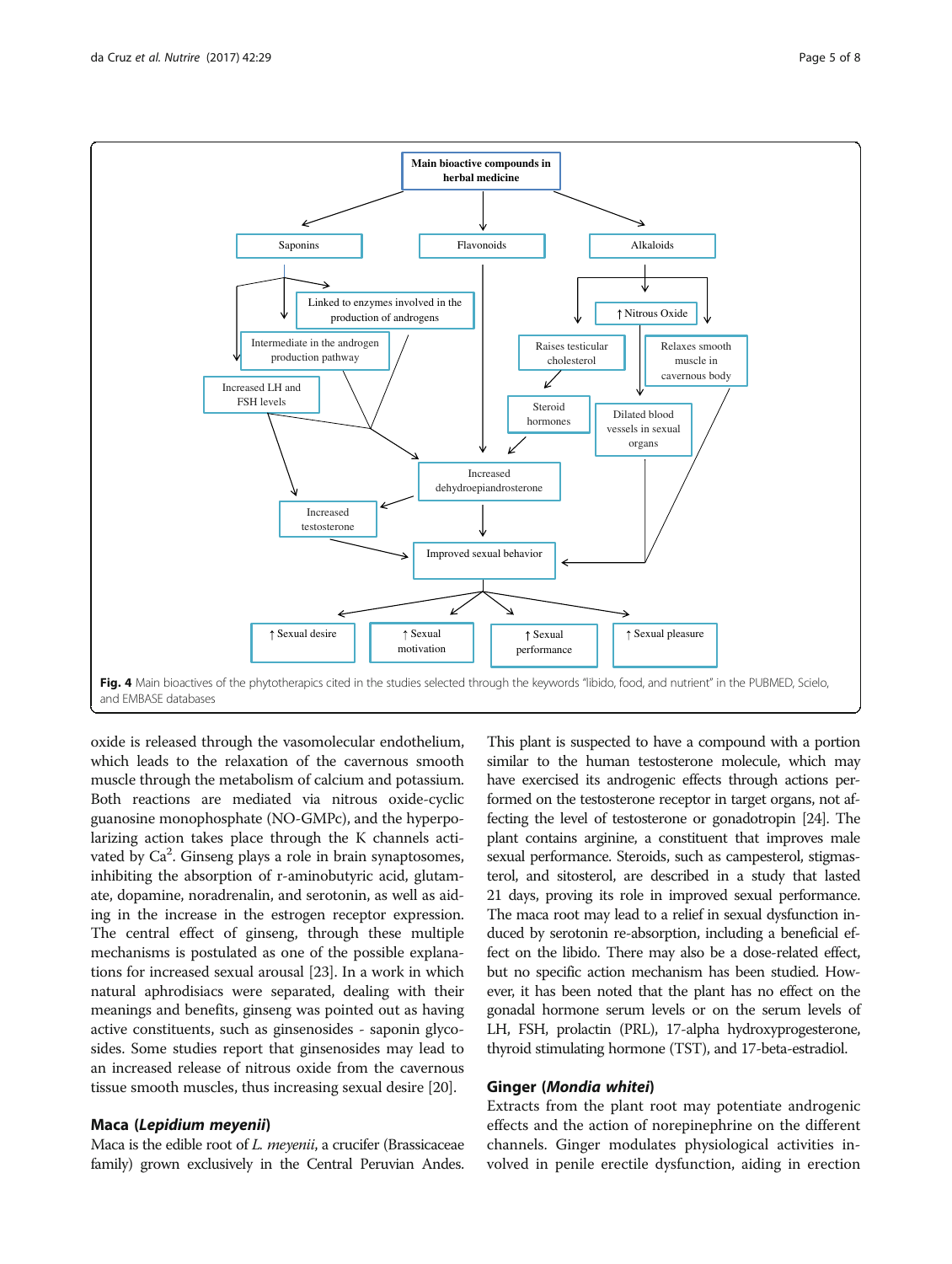#### <span id="page-5-0"></span>Table 1 Herbal medicines used for study results

| Intervention                                                                                                                                                                                                                        | Gender (n)    | Action mechanism                                                                                                                                                                                                                                                                                                                                                                                  | Reference |
|-------------------------------------------------------------------------------------------------------------------------------------------------------------------------------------------------------------------------------------|---------------|---------------------------------------------------------------------------------------------------------------------------------------------------------------------------------------------------------------------------------------------------------------------------------------------------------------------------------------------------------------------------------------------------|-----------|
| T. terrestris                                                                                                                                                                                                                       | F(45)         | ↑ Serum levels of free and bioavailable testosterone.                                                                                                                                                                                                                                                                                                                                             | $[17]$    |
| Trigonella foenum-graecum                                                                                                                                                                                                           | F(80)         | $\uparrow$ Free testosterone and estradiol $\rightarrow$ Stimulates vaginal lubrication<br>and blood flow, improving capability of sexual arousal and orgasm.                                                                                                                                                                                                                                     | $[27]$    |
| T. terrestris                                                                                                                                                                                                                       | F (96)        | ↑ Testosterone levels; synergy with FSH-LH.                                                                                                                                                                                                                                                                                                                                                       | $[18]$    |
| T. terrestris                                                                                                                                                                                                                       | M (30)        | A saponin that acts in the erectile function, when converted into<br>Dehydroepiandrosterone (DHEA), which acts on ↑ intracavernous<br>pressure.                                                                                                                                                                                                                                                   | $[28]$    |
| E. longifolia                                                                                                                                                                                                                       | M (109)       | $\uparrow$ Testosterone $\rightarrow$ range of bioactive phenolic compounds:<br>polypeptides, diterpenoids, alkaloids, quassinoids, and others.                                                                                                                                                                                                                                                   | $[21]$    |
| Pycnogenol                                                                                                                                                                                                                          | F(38)         | J. Oxidative stress levels.                                                                                                                                                                                                                                                                                                                                                                       | $[29]$    |
| Red clover                                                                                                                                                                                                                          | F(113)        | ↑ Estrogen levels and benefits to specific organs or systems.                                                                                                                                                                                                                                                                                                                                     | $[30]$    |
| Low-energy diet and low-fat, high-protein diet                                                                                                                                                                                      | M (31)        | Diet $\uparrow$ testosterone and improves sexual function.                                                                                                                                                                                                                                                                                                                                        | $[26]$    |
| T. foenum-graecum                                                                                                                                                                                                                   | F(60)         | Maintains normal and healthy testosterone levels. Saponins are<br>likely to be responsible for physiological effects.                                                                                                                                                                                                                                                                             | $[31]$    |
| Magnolia bark extract, Isoflavones (soy) plus Lactobacillus<br>sporogenes, associated or not with a natural anxiolytic agent<br>(calcium and vitamin D3)                                                                            | F(634)        | ↑ Estrogen levels. Isoflavones present in soy are phytoestrogens,<br>with affinity to connect to the beta-estrogen receptor.                                                                                                                                                                                                                                                                      | $[32]$    |
| Korean red ginseng (KRG)                                                                                                                                                                                                            | F(32)         | Leads to relaxation of the cavernous smooth muscle, by<br>metabolizing calcium and potassium; inhibits absorption<br>of r-aminobutyric acid, glutamate, dopamine, noradrenalin<br>and serotonin; $\uparrow$ expression of estrogen receptor.                                                                                                                                                      | $[23]$    |
| Maca root                                                                                                                                                                                                                           | F(17) M(3)    | Effect on serum levels of gonadal hormone, LH, FSH, PRL,<br>17-alpha hydroxyprogesterone, TST, and 17-beta-estradiol.                                                                                                                                                                                                                                                                             | $[33]$    |
| Ginkgo biloba extract (GBE)                                                                                                                                                                                                         | F (99)        | ↑ Relaxation of the vascular Smooth muscle, ↑ vascular flow to<br>the genitalia, acts on prostaglandin, nitrous oxide acts on the<br>quanylate cyclase enzyme.                                                                                                                                                                                                                                    | $[34]$    |
| Vigodana supplement consisting of Rhodiola rosea combined<br>with vitamins and minerals                                                                                                                                             | F (83) M (37) | Influences the metabolism of neurotransmitters, such as serotonin,<br>dopamine, noradrenalin, acetylcholine; $\uparrow$ permeability of the<br>hematoencephalic barrier.                                                                                                                                                                                                                          | $[35]$    |
| Herbal teal soaked with Mentha spicata labiatae                                                                                                                                                                                     | F(21)         | Prevents absorption of non-heme iron, $\downarrow$ free and plasmatic<br>testosterone levels, $\uparrow$ plasmatic levels of LH and FSH, affects<br>spermatogenic levels, alters the germinal epithelium, has benefits<br>for digestion, induces the action of CYP3A4 enzyme, alters the<br>concentrations of androgenic endogenous and steroid hormones,<br>I triglyceride levels significantly. | $[36]$    |
| Red clover extract (MF11RCE)                                                                                                                                                                                                        | F(60)         | Action mechanism has not been specified, results have been<br>associated with improved karyokinetic maturation, cornification,<br>and basal cell rates.                                                                                                                                                                                                                                           | [37]      |
| ArginMax supplement consisting of L-arginine, Panax ginseng,<br>G. biloba and Damiana leaves, vitamins A, C, E, B6, B12, biotin,<br>folate, niacin, pantothenic acid, riboflavin, thiamine and minerals,<br>calcium, iron, and zinc | F(108)        | Acts on the smooth muscle relaxation, in vascular dilation and<br>in regulating circulation, improves microvascular circulation, affects<br>hormonal receptors.                                                                                                                                                                                                                                   | $[38]$    |
| Tryptophan depletion                                                                                                                                                                                                                | F(19)         | The action mechanism has not been specified, but I total plasmatic<br>and free tryptophan levels were shown; $\downarrow$ levels of central serotonin;<br>acts on transportation through the hematoencephalic barrier.                                                                                                                                                                            | $[39]$    |
| G. biloba                                                                                                                                                                                                                           | F(202)        | ↑ Peripheral blood flow, including female genitalia. Shows<br>good effects on the treatment of sexual dysfunction in men<br>and women.                                                                                                                                                                                                                                                            | $[40]$    |
| Essential phospholipids                                                                                                                                                                                                             | M (23)        | ↓ Number of patients with erectile dysfunction and loss of libido.<br>$\uparrow$ Number and motility of spermatozoids and $\uparrow$ activity of enzymes<br>involved in lipidic metabolism.                                                                                                                                                                                                       | $[41]$    |
| Pyridoxine hydrochloride (vitamin B6)                                                                                                                                                                                               | F(22)         | Positive effect on depression symptoms.                                                                                                                                                                                                                                                                                                                                                           | $[42]$    |
| Alcohol                                                                                                                                                                                                                             | F/M (17000)   | ↑ Sexual excitement; L sexual function, reproduction,<br>performance, ejaculatory capacity, insemination, masculine<br>hormones, and spermatogenesis. May also cause infertility.                                                                                                                                                                                                                 | $[43]$    |
| Zinc sulfate                                                                                                                                                                                                                        | M(8)          | Important in biosynthesis of RNA and DNA. Improves testicular<br>function $\uparrow$ plasmatic testosterone, and $\uparrow$ FSH.                                                                                                                                                                                                                                                                  | $[44]$    |

F female, M male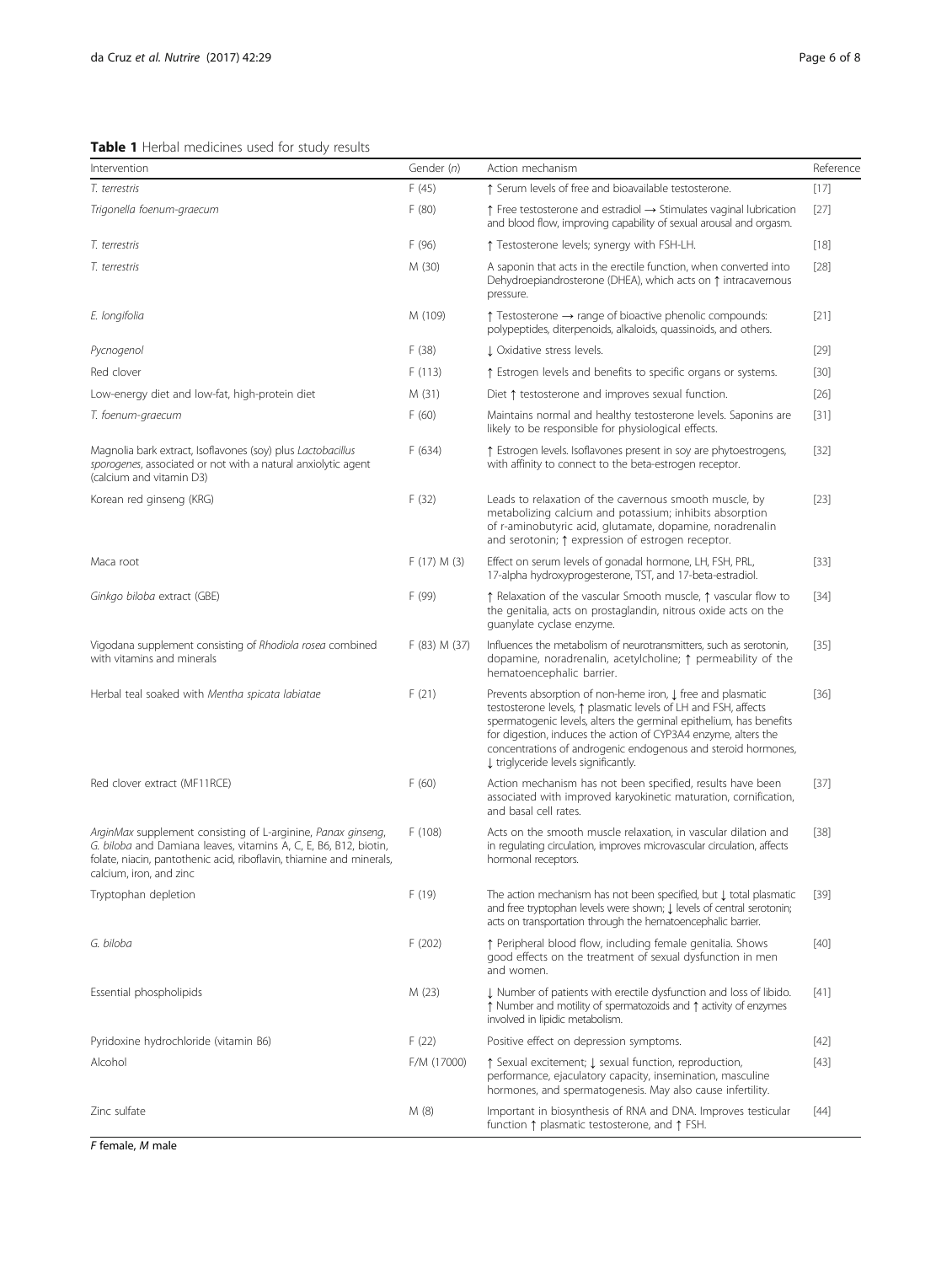<span id="page-6-0"></span>and increased libido [[22](#page-7-0)]. Studies have indicated that the plant's aphrodisiac properties may be measured by means of several mechanisms––one of which by increased testosterone levels that cause increased libido. Another mechanism consists of decreasing the stimulation of the α-adrenergic enzyme on the cavernous tissue, consequently maintaining penile erection. Lastly, it has shown the capability to increase the amount of sperm as well as its motility. Although further clinical trials on the plant are required, it has the potential to be a supplement designed to increase general and sexual well-being [\[25\]](#page-7-0).

#### Low-energy, low-fat, high-protein diet

A study involving 31 men, subjected to a modified meal replacement program and to a diet including high nutritional quality, whole foods, reported an improved sexual function. Over half of the patients with severely compromised erectile dysfunction reported an improvement of 5 to 10% in sexual desire, due to weight loss. Weight loss, in the short run, induced by caloric restriction, influenced the increase in testosterone. As visceral adiposity and insulin resistance are associated with the production of inflammatory cytokines and with the aromatization of testosterone into estradiol in the adipose tissue, weight loss leads to the release of pituitary gonadotropin and to the production of testicular androgens, in turn improving the sexual function. The strong points in the study are the comprehensive evaluations, parallel dietetic approaches, and relatively long duration [\[26](#page-7-0)].

#### Conclusion

As noted, sexual stimulation is caused differently in different genders since men focus on the necessity-reward mechanism, while women are more often associated with emotional factors. Herbal medicine, in general, has revealed properties that contribute to increasing the activity of specific hormones that act on the libido. Some herbal medicines stood out, including T. terrestris, for increasing testosterone serum levels, and E. longifólia, which also leads to an increased biosynthesis of several androgens; ginseng, which increases energy levels and stimulates smooth muscle relaxation with nitrous oxide; Maca (L. meyenii), which improves sexual performance, in addition to having androgenic effects; and Mondia whitei (ginger), which improves the libido and erection. In addition to these, one study demonstrated the effectiveness of a hypocaloric, hyperproteic, and hypolipidemic diet on the libido, improving sexual and erectile functions, as well as increasing testosterone levels. Although studies in literature that investigate the action of herbal medicine are still being performed on animals, the need for more studies performed on human are evident. Herbal medicine previously studied in human beings have demonstrated positive effects on the libido, indicating a promising field of action for nutrition as a support in treating sexual dysfunctions.

#### Abbreviations

Ca: Calcium; CNS: Central nervous system; DHEA: Dehydroepiandrosterone; FSH: Follicle-stimulating hormone; GnRH: Gonadotrophin releasing hormone; K: Potassium; LH: Luteinizing hormone; NO: Nitrous oxide; NO-GMPc: Nitrous oxide-cyclic guanosine monophosphate; PRL: Prolactin; TST: Thyroid stimulating hormone; VIP: Vasoactive intestinal polypeptide

#### Acknowledgements

Not applicable

Funding

None.

#### Availability of data and materials

Data sharing not applicable to this article as no datasets were generated or analyzed during the current study.

#### Authors' contributions

ACC, NGG, and KEBPS performed the bibliographic research and writing. ICE, LCS, and EGO performed bibliographic research. MRAA and WCBR made the general supervision and text revision. The authors read and approved the final manuscript.

#### Ethics approval and consent to participate

Not applicable

#### Consent for publication

Not applicable

#### Competing interests

The authors declare that they have no competing interests.

#### Publisher's Note

Springer Nature remains neutral with regard to jurisdictional claims in published maps and institutional affiliations.

#### Author details

<sup>1</sup>Nutrition Science Department, Catholic University of Minas Gerais, Belc Horizonte, Minas Gerais, Brazil. <sup>2</sup>Graduate Program in Nutrition and Health Federal University of Minas Gerais, Belo Horizonte, Minas Gerais, Brazil. <sup>3</sup>Graduate Program in Infectology and Tropical Medicine Federal University of Minas Gerais, Belo Horizonte, Minas Gerais, Brazil. <sup>4</sup>Graduate Program in Vertebrate Biology Pontifical Catholic, University of Minas, Gerais. Av. Dom José Gaspar, 500 - Coração Eucarístico, Belo Horizonte, Brazil.

#### Received: 11 May 2017 Accepted: 13 August 2017 Published online: 05 November 2017

#### References

- 1. Ferreira ALCG, et al. Disfunções Sexuais Femininas. Femina. 2007;35:11–6.
- 2. Lopes AJ. Breve introdução a uma história da libido: Poetas Latinos, Santo Agostinho e Freud (via Foucault). Estudos da Psicanálise. 2011;35:17–23.
- 3. Abdo CHN, Fleury HJ. Aspectos diagnósticos e terapêuticos das disfunções sexuais femininas. Revista de Psiquiatria Clinica. 2006;33:3–5.
- 4. Carteiro DMH, Sousa LMR, Caldeira SMA. Clinical indicators of sexual dysfunction in pregnant women: integrative literature review. Revista Brasileira de Enfermagem. 2016;69:1–9.
- 5. Marques FZC, Chedid SB, Eizerik GC. Resposta Sexual Humana. Rev Ciênc Méd. 2008;17:3–8.
- 6. Silva SLFG. Neuropsicofisiologia do Desejo Sexual: alguns aspectos da regulação funcional da motivação sexual. Monografia UFMG. 2011. [http://](http://www.bibliotecadigital.ufmg.br/dspace/bitstream/handle/1843/BUBD-9G4GUB/monografia_neuropsicofisiologia_de_desejo_sexual___symone_silva.pdf?sequence=1) [www.bibliotecadigital.ufmg.br/dspace/bitstream/handle/1843/BUBD-](http://www.bibliotecadigital.ufmg.br/dspace/bitstream/handle/1843/BUBD-9G4GUB/monografia_neuropsicofisiologia_de_desejo_sexual___symone_silva.pdf?sequence=1)[9G4GUB/monografia\\_neuropsicofisiologia\\_de\\_desejo\\_sexual\\_\\_\\_symone\\_](http://www.bibliotecadigital.ufmg.br/dspace/bitstream/handle/1843/BUBD-9G4GUB/monografia_neuropsicofisiologia_de_desejo_sexual___symone_silva.pdf?sequence=1) [silva.pdf?sequence=1](http://www.bibliotecadigital.ufmg.br/dspace/bitstream/handle/1843/BUBD-9G4GUB/monografia_neuropsicofisiologia_de_desejo_sexual___symone_silva.pdf?sequence=1). Accessed 15 Feb 2017.
- 7. Motofei IG. A dual physiological character for cerebral mechanisms of sexuality and cognition: common somatic peripheral afferents. BJU Int. 2011;10;108-5.
- 8. Cour F, et al. Anatomie et physiologie de la sexualité. Prog Urol 2013;9; 23-15.
- 9. Basson R. Pharmacotherapy for women's sexual dysfunction. Pharmacotherapy. 2009;10:10–7.